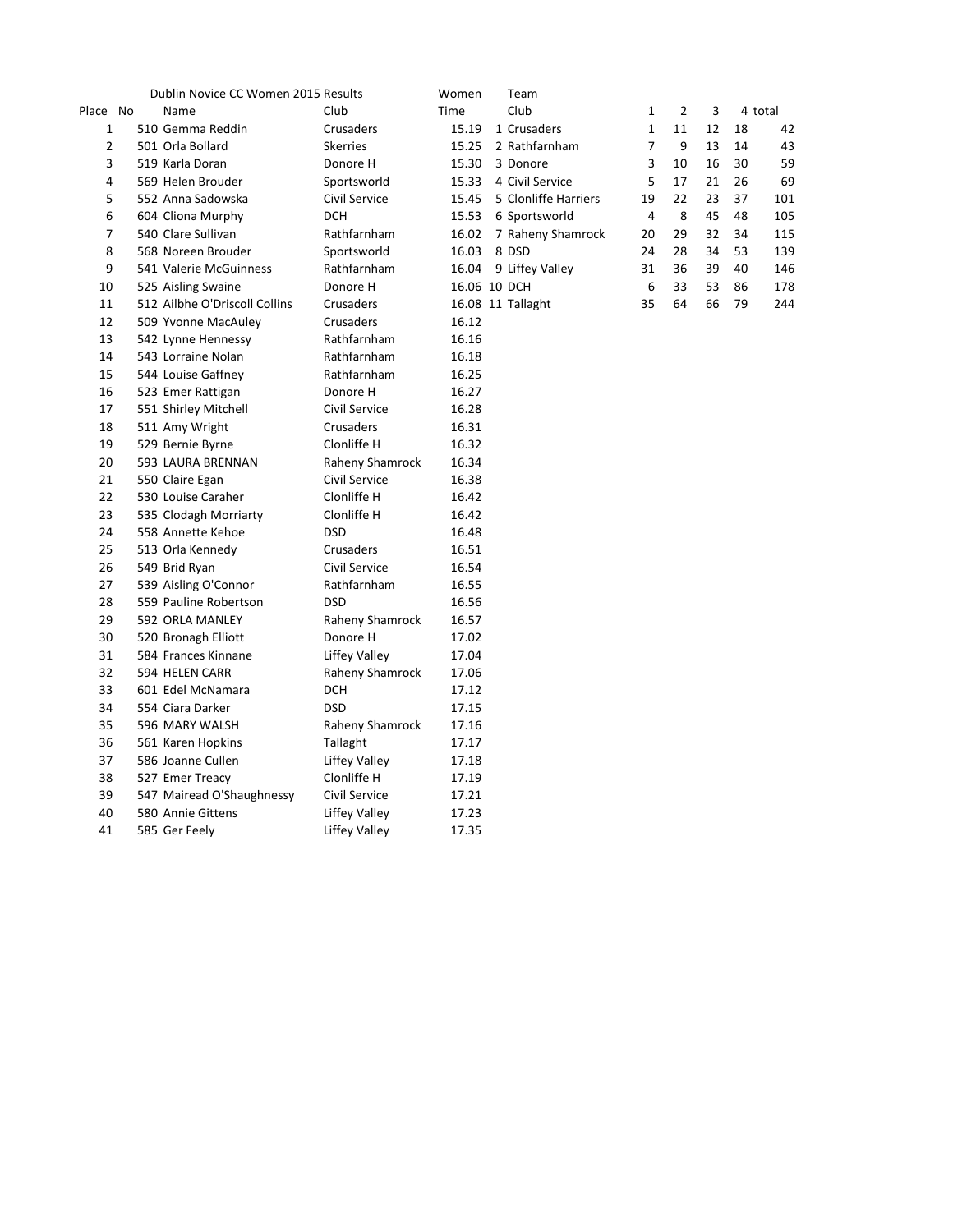| 42 | 528 Aisling Andrews        | Clonliffe H          | 17.38 |
|----|----------------------------|----------------------|-------|
| 43 | 514 Rebecca Fleming        | Crusaders            | 17.41 |
| 44 | 587 Lauryn Sullivan        | Liffey Valley        | 17.42 |
| 45 | 516 Geraldine Clements     | Crusaders            | 17.43 |
| 46 | 570 Catherine Mulleady     | Sportsworld          | 17.45 |
| 47 | 595 AILEEN CONNOLLY        | Raheny Shamrock      | 17.46 |
| 48 | 518 Ailis Fagan            | Crusaders            | 17.47 |
| 49 | 571 Margaret Crowley       | Sportsworld          | 17.52 |
| 50 | 597 MOLLY RICKARD          | Raheny Shamrock      | 17.55 |
| 51 | 553 Marie O'Connell        | Civil Service        | 17.56 |
| 52 | 517 Aoife Quinn            | Crusaders            | 17.57 |
| 53 | 555 Eileen Gillick         | <b>DSD</b>           | 18.00 |
| 54 | 536 Brid Beausang          | Clonliffe H          | 18.01 |
| 55 | 605 Fiona Byrne.           | <b>DCH</b>           | 18.02 |
| 56 | 588 Linda Spratt           | Liffey Valley        | 18.03 |
| 57 | 522 Janette Strickland     | Donore H             | 18.05 |
| 58 | 515 Emer Kenny             | Crusaders            | 18.08 |
| 59 | 538 Bernadette Crowley     | Rathfarnham          | 18.09 |
| 60 | 521 Angela Eustace         | Donore H             | 18.10 |
| 61 | 502 Ciara O'Neill          | <b>MSB</b>           | 18.10 |
|    |                            | <b>MSB</b>           |       |
| 62 | 506 Larina Hayes           |                      | 18.11 |
| 63 | 606 Fiona Nelson           | Raheny Shamrock      | 18.11 |
| 64 | <b>598 DENISE KELLEHER</b> | Raheny Shamrock      | 18.12 |
| 65 | 582 Clare Kavanagh         | Liffey Valley        | 18.13 |
| 66 | 565 Niamh Dillon           | Tallaght             | 18.16 |
| 67 | 533 Aideen O'Connor        | Clonliffe H          | 18.19 |
| 68 | 564 Deirdre Harris         | Tallaght             | 18.23 |
| 69 | 581 Christine Roche        | Liffey Valley        | 18.23 |
| 70 | 560 Sophie McDaid          | <b>DSD</b>           | 18.34 |
| 71 | 545 Aisling Tohill         | Rathfarnham          | 18.44 |
| 72 | 578 Lucia Prihodova        | Sportsworld          | 18.52 |
| 73 | 531 Helen O'Sullivan       | Clonliffe H          | 19.01 |
| 74 | 589 Maeve Walsh            | Liffey Valley        | 19.02 |
| 75 | 553 Marie O'Connell        | Civil Service        | 19.09 |
| 76 | 537 Yvonne McDonagh        | Clonliffe H          | 19.13 |
| 77 | 504 Sarah Wong             | <b>MSB</b>           | 19.17 |
| 78 | 534 Emer Doyle             | Clonliffe H          | 19.21 |
| 79 | 599 ORLA LAMBE             | Raheny Shamrock      | 19.22 |
| 80 | 575 Aggie Buckley          | Sportsworld          | 19.23 |
| 81 | 562 Anita Carruth          | Tallaght             | 19.26 |
| 82 | 576 Aileen Melody          | Sportsworld          | 19.35 |
| 83 | 590 Ruth Murphy            | Liffey Valley        | 19.57 |
| 84 | 507 Caroline Brennan       | MSB                  | 20.01 |
| 85 | 572 Anna Carrigan          | Sportsworld          | 20.04 |
| 86 | 548 Patricia Sheehan       | Civil Service        | 20.13 |
| 87 | 584 Frances Kinnane        | <b>Liffey Valley</b> | 21.05 |
| 88 | 603 Mary Reid              | <b>DCH</b>           | 22.17 |
|    |                            |                      |       |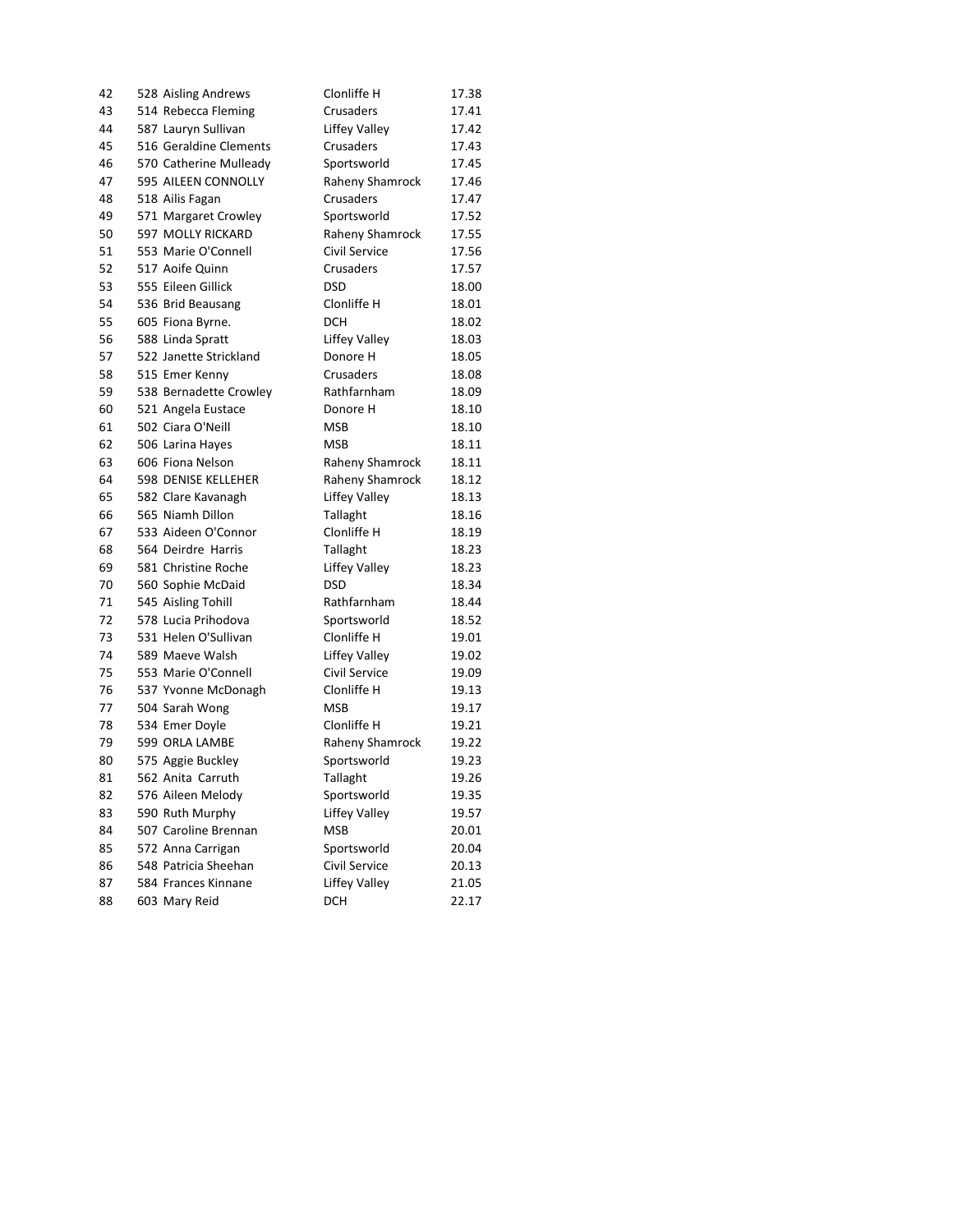|                | Dublin Novice CC Men 2015 Results |                      | Men   |                          |                |                |    |    |         |
|----------------|-----------------------------------|----------------------|-------|--------------------------|----------------|----------------|----|----|---------|
| Place No       | Name                              | Club                 | Time  | Club                     | 1              | 2              | 3  |    | 4 Total |
| 1              | 714 Patrick MacGabhann            | <b>DSD</b>           | 18.15 | 1 DSD                    | $\mathbf{1}$   | $\overline{2}$ | 9  | 23 | 35      |
| $\overline{2}$ | 713 Leon O'Connor                 | <b>DSD</b>           | 18.29 | 2 Crusaders              | $\pmb{4}$      | 5              | 13 | 15 | 37      |
| 3              | 704 Neil O'Rourke                 | Civil Service        | 19.00 | 3 Donore H               | $\overline{7}$ | 16             | 19 | 28 | 70      |
| 4              | 649 Michael Kiely                 | Crusaders            | 19.13 | 4 Clonliffe H            | 6              | 10             | 27 | 46 | 89      |
| 5              | 647 Pablo Sanchez                 | Crusaders            | 19.23 | 5 Rathfarnham            | 8              | 26             | 30 | 36 | 100     |
| 6              | 685 Thonas Sherlock               | Clonliffe H          | 19.27 | 6 MSB                    | 25             | 31             | 34 | 38 | 128     |
| 7              | 675 Ciaran McCarthy               | Donore H             | 19.33 | 7 Sportsworld            | 20             | 33             | 35 | 41 | 129     |
| 8              | 700 Eoin McLoughlin               | Rathfarnham          | 19.44 | 8 Civil Service          | 3              | 17             | 54 | 67 | 141     |
| 9              | 719 James Grogan                  | <b>DSD</b>           | 19.46 | 9 Liffey Valley          | 11             | 32             | 52 | 53 | 148     |
| 10             | 684 Conor Keane                   | Clonliffe H          |       | 19.51 10 Raheny Shamrock | 12             | 24             | 48 | 83 | 167     |
| 11             | 740 Billy Hanly                   | <b>Liffey Valley</b> |       | 19.52 11 Tallaght        | 14             | 62             | 78 | 88 | 242     |
| 12             | 754 Wes O'Brien                   | Raheny Shamrock      |       | 19.54 12 Lucan H         | 61             | 66             | 95 | 96 | 318     |
| 13             | 651 John Mulvihill                | Crusaders            | 19.57 |                          |                |                |    |    |         |
| 14             | 763 Luke Coleman                  | Tallaght             | 19.58 |                          |                |                |    |    |         |
| 15             | 652 Jason Kehoe                   | Crusaders            | 20.01 |                          |                |                |    |    |         |
| 16             | 677 Emmet O'Briain                | Donore H             | 20.05 |                          |                |                |    |    |         |
| 17             | 711 Bernard Duggan                | Civil Service        | 20.06 |                          |                |                |    |    |         |
| 18             | 648 Michael O'Connor              | Crusaders            | 20.10 |                          |                |                |    |    |         |
| 19             | 663 Luke Boland                   | Donore H             | 20.13 |                          |                |                |    |    |         |
| 20             | 729 Justin McKeever               | Sportsworld          | 20.14 |                          |                |                |    |    |         |
| 21             | 653 Garret Dunne                  | Crusaders            | 20.15 |                          |                |                |    |    |         |
| 22             | 650 Ciaran Diviney                | Crusaders            | 20.18 |                          |                |                |    |    |         |
| 23             | 722 Romain Denis                  | <b>DSD</b>           | 20.19 |                          |                |                |    |    |         |
| 24             | 751 Jody Gilhooley                | Raheny Shamrock      | 20.20 |                          |                |                |    |    |         |
| 25             | 632 Kieran Gallagher              | <b>MSB</b>           | 20.23 |                          |                |                |    |    |         |
| 26             | 696 Donagh Powell                 | Rathfarnham          | 20.24 |                          |                |                |    |    |         |
| 27             | 682 Sean Doran                    | Clonliffe H          | 20.28 |                          |                |                |    |    |         |
| 28             | 665 Patrick Byrne                 | Donore H             | 20.29 |                          |                |                |    |    |         |
| 29             | 673 Rossa Hurley                  | Donore H             | 20.30 |                          |                |                |    |    |         |
| 30             | 694 Aaron Browne                  | Rathfarnham          | 20.34 |                          |                |                |    |    |         |
| 31             | 636 Kenny McAndrew                | <b>MSB</b>           | 20.35 |                          |                |                |    |    |         |
| 32             | 750 Arnaud Benjecar               | <b>Liffey Valley</b> | 20.37 |                          |                |                |    |    |         |
| 33             | 724 Conor McCarthy                | Sportsworld          | 20.38 |                          |                |                |    |    |         |
| 34             | 633 Sean McSeoin                  | <b>MSB</b>           | 20.39 |                          |                |                |    |    |         |
| 35             | 728 Kevin Curran                  | Sportsworld          | 20.39 |                          |                |                |    |    |         |
| 36             | 698 Peter Toomey                  | Rathfarnham          | 20.41 |                          |                |                |    |    |         |
| 37             | 723 Mark Sheridan                 | <b>DSD</b>           | 20.43 |                          |                |                |    |    |         |
| 38             | 634 Paul Farrell                  | <b>MSB</b>           | 20.44 |                          |                |                |    |    |         |
| 39             | 667 Paul Cummins                  | Donore H             | 20.50 |                          |                |                |    |    |         |

| 1  | 2              | 3  |    | 4 Total |
|----|----------------|----|----|---------|
| 1  | $\overline{2}$ | 9  | 23 | 35      |
| 4  | 5              | 13 | 15 | 37      |
| 7  | 16             | 19 | 28 | 70      |
| 6  | 10             | 27 | 46 | 89      |
| 8  | 26             | 30 | 36 | 100     |
| 25 | 31             | 34 | 38 | 128     |
| 20 | 33             | 35 | 41 | 129     |
| 3  | 17             | 54 | 67 | 141     |
| 11 | 32             | 52 | 53 | 148     |
| 12 | 24             | 48 | 83 | 167     |
| 14 | 62             | 78 | 88 | 242     |
| 61 | 66             | 95 | 96 | 318     |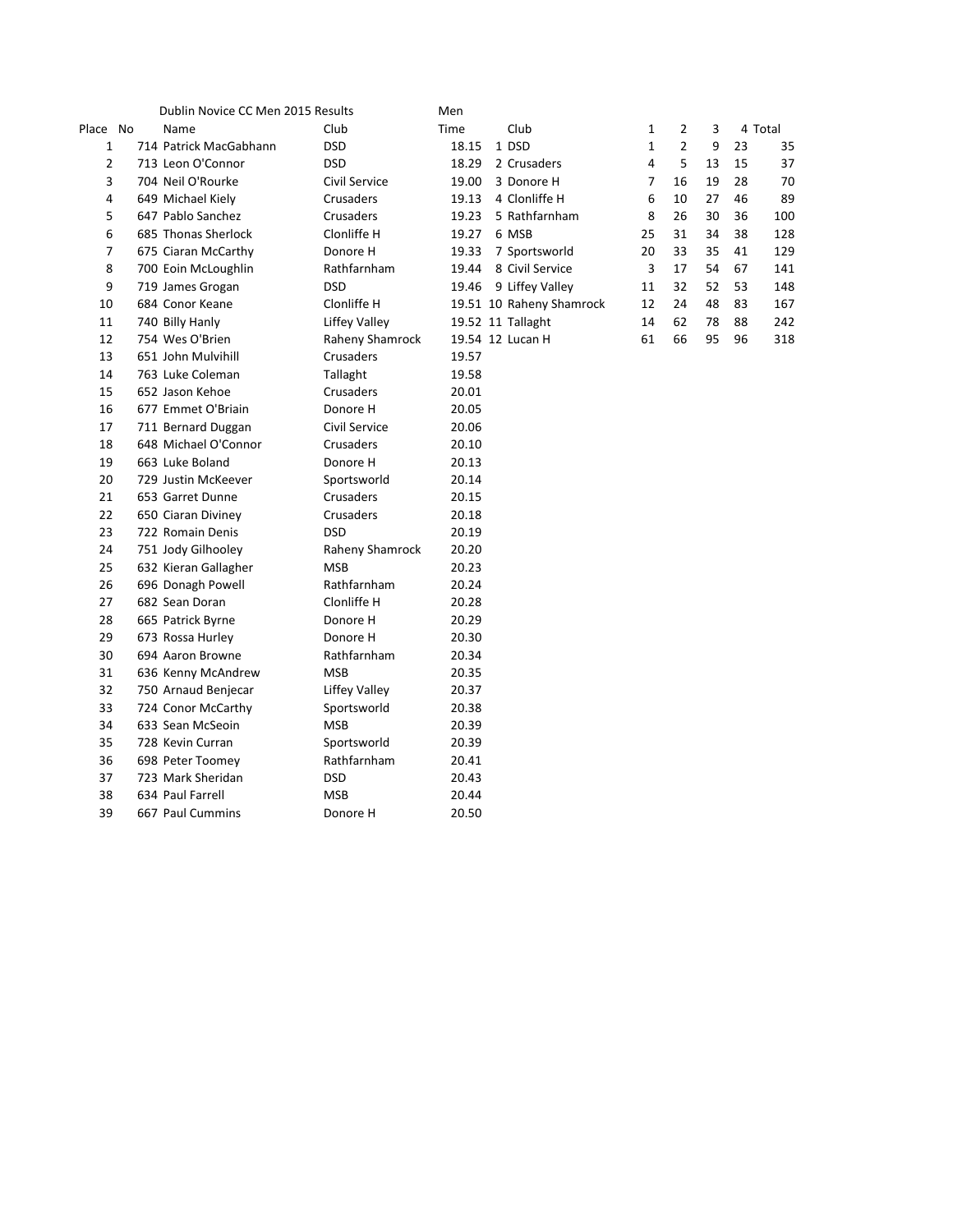| 40 | 718 Diarmuid Meldon         | <b>DSD</b>           | 20.50 |
|----|-----------------------------|----------------------|-------|
| 41 | 738 David Saunders          | Sportsworld          | 20.51 |
| 42 | 657 Johannes Frederking     | Crusaders            | 20.54 |
| 43 | 716 Cathal Keane-Breslin    | <b>DSD</b>           | 20.56 |
| 44 | 654 John McAuley            | Crusaders            | 20.56 |
| 45 | 655 Michael Fitzsimons      | Crusaders            | 20.58 |
| 46 | 687 Niall Norman            | Clonliffe H          | 21.01 |
| 47 | 688 Michael Cassidy         | Clonliffe H          | 21.01 |
| 48 | 752 Karl Duff               | Raheny Shamrock      | 21.04 |
| 49 | 679 Des Tremble             | Donore H             | 21.06 |
| 50 | 680 Anthony Wilson          | Donore H             | 21.15 |
| 51 | 725 Derek Saville           | Sportsworld          | 21.20 |
| 52 | 741 John Parker             | <b>Liffey Valley</b> | 21.26 |
| 53 | 742 Diarmuid O'Sullivan     | <b>Liffey Valley</b> | 21.28 |
| 54 | 708 Jason Reilly            | Civil Service        | 21.34 |
| 55 | 735 Ronan Masterson         | Sportsworld          | 21.36 |
| 56 | 639 Paul Spollen            | <b>MSB</b>           | 21.38 |
| 57 | 664 Gavin Byrne             | Donore H             | 21.42 |
| 58 | 697 Neil Skelton            | Rathfarnham          | 21.43 |
| 59 | 730 Wesley Harrison         | Sportsworld          | 21.44 |
| 60 | 669 Marcus Fitzsimons       | Donore H             | 21.45 |
| 61 | 744 Conor Reilly            | Liffey Valley        | 21.46 |
| 62 | 643 Patrick Holden          | Lucan H              | 21.48 |
| 63 | 766 Gerry Woods             | Tallaght             | 21.51 |
| 64 | 731 Diarmuid O'Suilleabhean | Sportsworld          | 21.53 |
| 65 | 678 Shane Russell           | Donore H             | 21.58 |
| 66 | 721 Ray Thornberry          | <b>DSD</b>           | 22.05 |
| 67 | 642 Gareth Fereday          | Lucan H              | 22.11 |
| 68 | 703 Andrew Moore            | Civil Service        | 22.12 |
| 69 | 691 Nail Sherlock           | Clonliffe H          | 22.13 |
| 70 | 666 Noel Conway             | Donore H             | 22.14 |
| 71 | 712 Colm Brady              | Civil Service        | 22.14 |
| 72 | 658 Michael Maughan         | Crusaders            | 22.16 |
| 73 | 709 Patrick Coyle           | Civil Service        | 22.18 |
| 74 | 743 Matt Blythe             | <b>Liffey Valley</b> | 22.20 |
| 75 | 660 Seabastien Le Roy       | Crusaders            | 22.27 |
| 76 | 734 Conor Keating           | Sportsworld          | 22.34 |
| 77 | 732 Anthony Gillen          | Sportsworld          | 22.47 |
| 78 | 745 Stephen O'Brien         | <b>Liffey Valley</b> | 22.48 |
|    |                             |                      |       |